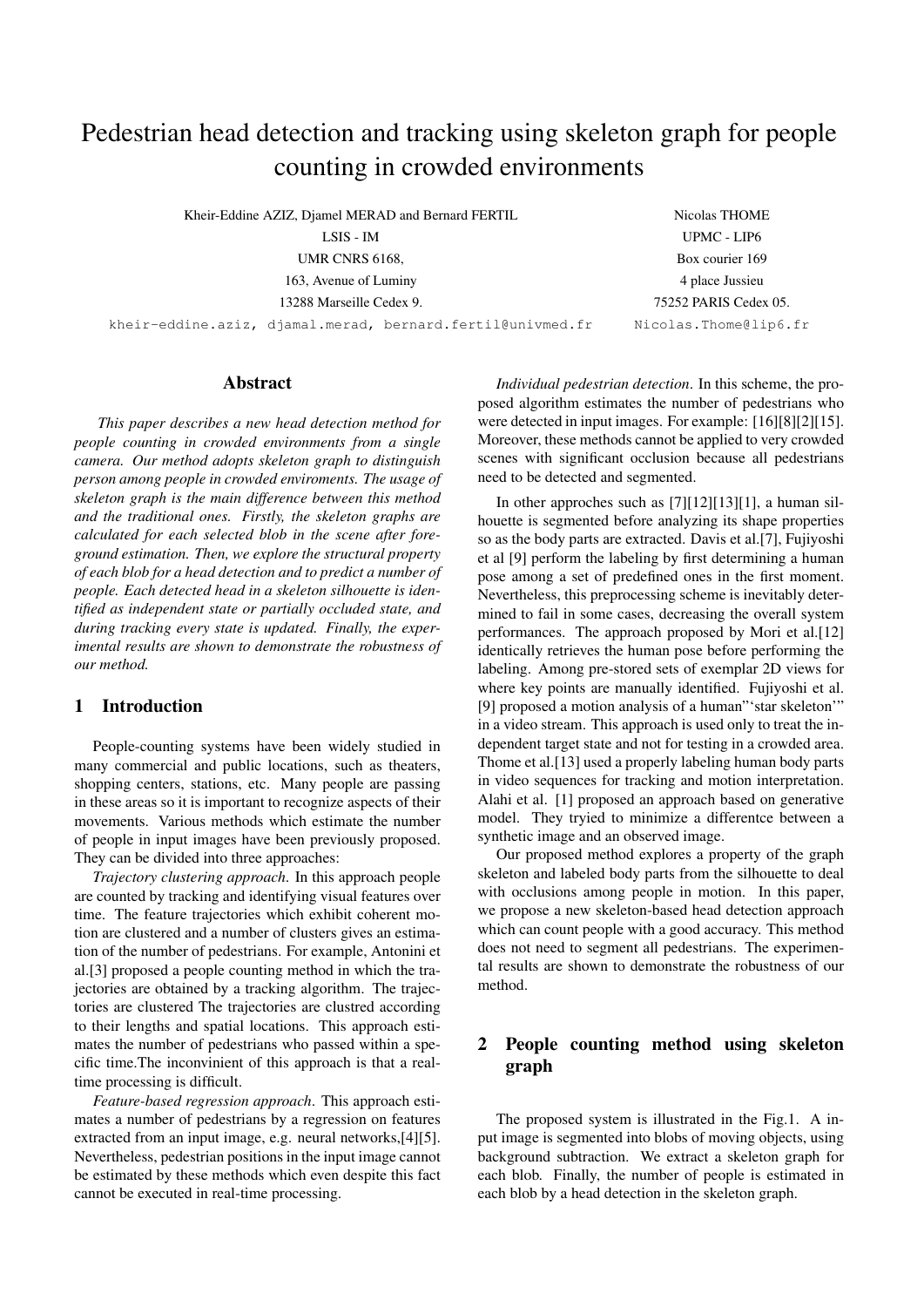

Figure 1: The counting people system. (a) Input image, (b) Background subtraction, (c) Skeleton graph, (d) Head detection and pose estimation, (e) Head tracking.

#### 2.1 Background subtraction

For a pre-recorded sequence such as the PETS and CAVIAR dataset, to compute foreground masks we use a forward-backward approach devloped by Ge et al.[10]. The adaptive background subtraction is run forward in time from a first frame to a last one, and a second process runs backward in time from the last frame to the first one. We assume a rapid change in illumination occurs at time T, with gradual illumination changes before and after that. The forward background subtraction pass will produce clean foreground masks for times less than T and then suffer degraded performance at time T before a gradual recovering. Likewise, the backward pass will produce clean foreground masks for times greater than T, but suffer degraded results for a short period of time before T.

#### 2.2 Skeleton graph computing

For each detected region (individual/group human), we compute the graph skeleton for each of them using the approach developed by Thome et al [13]. The first step in order to detect visible segments corresponding to body parts in the image consists thus in determining the skeleton points. Whatever the strategy used, the main difficulty is related to its sensitivity to noise. To overcome this shortcoming, the silhouette is smoothed. This is achieved by computing the Fourier Descriptor of its outer contours. At this stage, the skeleton is determined by computing the Delaunay triangulation of the smoothed reconstructed silhouette. This approach is the most adapted for the following reasons. First, the computation is fast and accurate. Moreover, the Delaunay triangle structure is isomorph to the graph by containing neighborhood information.

For getting a set of segments, the skeleton point sequences are polygonalized afterwards. This step consists in identifying a set of points and the link between them, representing the segments. We point out that each skeleton point corresponds to the center of the circumscribed circle to each Delaunay triangle. Each link between two skeleton points is associated with a quantity corresponding to a mean radius of the segment along the skeleton points. This quantity is the number of skeleton points between two centers of the circumscribed circle.

#### 2.3 Head detection

The skeleton points may be classified in depence on their neighborhood degree. Points having a single neighbor corresponds to end points. Points having more than two neighbors define starting points for segments. Points having exactly two neighbors correspond to points on a continuous



Figure 2: (a) Skeleton graph computing. (b) Head detection.

curve among the starting points and the end points. We can notice that the end points and the strating points of segments corresponding to body parts. Fig. 2-a illustrates the skeleton computation. An extracted silhouette, the first set of segments after the polygonalization and in the last set after removing small edges are represented in Fig. 2-a.(a, b, c, d) respectively.

In the crowded area, the heads are considered as the most apparent parts of the skeleton. At this step, for detecting head we are interested only in the points' set having a single neighbor, the segment corresponding to the extreme node is subsequently taken and its degree inclination compared to the vertical axis is calculated. If the degree tilt is included in  $[-\theta, \theta]$ , the segment is classified as a head of a person (Fig. 2-b, Algorithm 1).

| <b>Algorithm 1</b> Head detection                          |                                                                |  |  |  |  |
|------------------------------------------------------------|----------------------------------------------------------------|--|--|--|--|
| <b>Require:</b> skeleton_list : list of the graph skeleton |                                                                |  |  |  |  |
| 1: for $i = 0$ to skeleton list size do                    |                                                                |  |  |  |  |
| 2:                                                         | <b>for</b> $j = 0$ to segments list size, <b>do</b>            |  |  |  |  |
| 3:                                                         | $\mathbf{x}_{neighbor} \leftarrow \text{neighbor}(segment_k)$  |  |  |  |  |
| 4:                                                         | if $\mathbf{x}_{neighbor} = 1$ then                            |  |  |  |  |
| 5:                                                         | $\mathbf{y}_{begin-seq} \leftarrow \text{ordinate}(segment_k)$ |  |  |  |  |
| 6:                                                         | $\mathbf{y}_{end\_seq} \leftarrow \text{ordinate}(segment_k)$  |  |  |  |  |
| 7:                                                         | if $y_{begin-seq} < y_{end-seq}$ then                          |  |  |  |  |
| 8:                                                         | $angle \leftarrow$ symetric_angle(segment <sub>k</sub> )       |  |  |  |  |
| 9:                                                         | <b>if</b> angle $\in [-\theta, \theta]$ then                   |  |  |  |  |
| 10:                                                        | $head \leftarrow true$                                         |  |  |  |  |
| 11:                                                        | end if                                                         |  |  |  |  |
| 12:                                                        | end if                                                         |  |  |  |  |
| 13:                                                        | end if                                                         |  |  |  |  |
| 14:                                                        | end for                                                        |  |  |  |  |
|                                                            | $15:$ end for                                                  |  |  |  |  |

#### 2.4 Head pose estimation

In the previous step, the shape of detections can be corrupted by the noise which induces consequently the false detections. To verify the validity for each detected head, we must estimate the distance between the local reference model of a head in the world coordinate system  $\{x_h, y_h, z_h\}$ , which his size is assumed known  $(20cm \times 20cm)$ , and a reference detection in the camera coordinate system  $\{x_c, y_c, z_c\}$  which is supposed to be calibrated. This distance is according to a pre-determined threshold ( two meters in our case) between the two references to accept or reject one detection (see Fig.3) .

This estimation consists in finding the rigid transformation (R, T) minimizing calculated error (as the sum of error squares) of the one of two collinearity equations (in the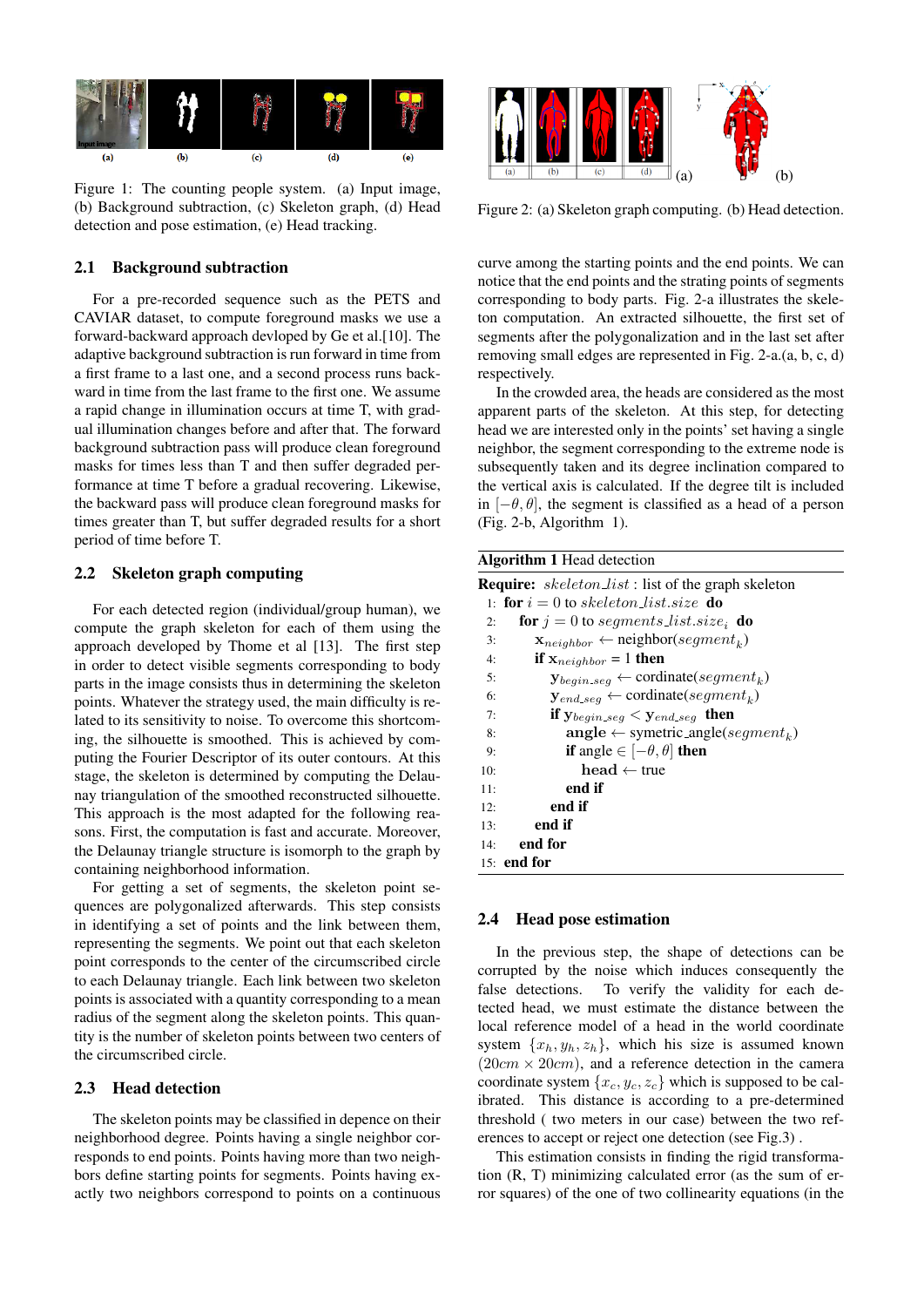

Figure 3: Head pose estimation.

image space or in the object space). We used the method proposed by Lu et al.[11]. named Orthogonal Iteration (OI) algorithm. To estimate the objects pose, this algorithm used an appropriated error function defined in the objects space. The error function is rewritten in order to accept an iteration based on the classical solution of the 3D pose estimation problem, called absolute orientation problem. This algorithm gives exact results and converges quickly enough.

#### 2.5 Head tracking

In this work, we adopt a framework based particle filter similar to the one used in [14]. Specifically, a head is modeled as an rectangle centered at  $(x, y)$  and with size  $(H_x, H_y)$ . In the first frame, we use the head detection algorithm (described in section 2.3) to detect the location and size of the head rectangle. The dynamics of the (moving) head at time t are described by a state vector *St* consisting of the following eight components  ${x, y, X_v, Y_v, H_x, H_y, H_{vx}, H_{vy}}$  where  $(x, y)$  represent a center location of the head rectangle,  $(X_v, Y_v)$  represent the motion velocity,  $(H_x, H_y)$  are the lengths of the half axes, and (*Hvx, Hvy*) are the corresponding scale changes on the axes.

We use a set of properly weighted random samples. The weight for each sample will be computed according to the new observations, this weight is based on the color histogram difference between the measured color distribution and the model color distribution (computed at the previous time instant). Then the mean state, which specifies the trackedhead, is estimated by  $E[S_t] = \sum_{i=1}^{N}$  $\sum_{n=1}^{\infty} w_t^{(n)} s_t^{(n)}$  where  $s_t^{(n)}$  is a sample of the state vector and  $w_t^{(n)}$  is the corresponding weight.

#### 3 Experiments

In the begining, we applied the proposed method to the experiment of detecting head of people for finding the number of pedestrians passing an outdoor area. We evaluate the single-view counting on the PETS crowd counting task. People counts for the S1.L1.13-57 sequence are shown in Figure.4.

We observed the robustness of our method for people's head detection in most cases and in different situations (independent human, partial occlusion humans), except the case of complete occlusion where the heads have the same abscissa in the coordinate system of the image.(Figure.6- Frame 73).

Fig.5 provides the evaluation of the counting people per region task. Note that the *y* axis on this graph represents the average error in number of people per frame, where the



Figure 4: People count in the individual frames from PETS sequence S1.L1 using single view.



Figure 5: Counting People Evaluation

lower the value, the better the performance per frame. Our method is compared to a wide variety of methods, which have been proposed and tested in this category and from Fig.5 it can been seen that the most of the methods and their variants have consistent and comparable performance.



Figure 6: Sample head detection results on PETS data in image plane View1.

The integration of tracking in the process of counting reduces the average error due to complete occlussions. The main idea is to launch a tracking process on the individual cases of missing his head in fustionned with others blobs. We are able to distinguish the head before, during and after the fusion of the people. In this case, the counting performance evaluation is done with the accuracy in the group of human extracted in different videos CAVIAR dataset. To verify the performance of the proposed method, the results are compared to the people detection method proposed by *Dalal et al* (Individual pedestrian detection approach, see